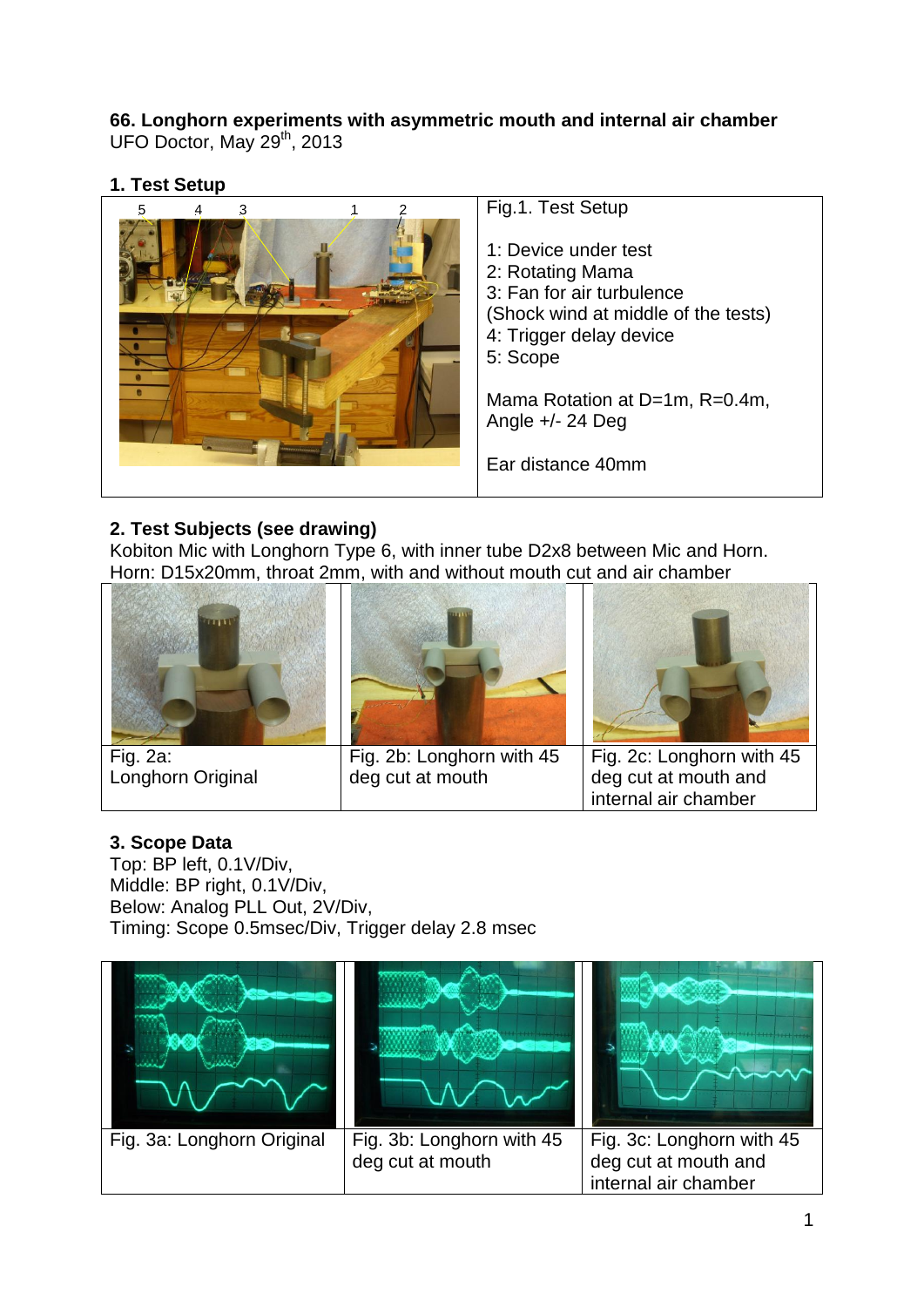#### **4. HyperTerminal Data**

- Mama Rotation D=1m, R=0.4m, Angle=24 Deg
- Shock wind by 12V ventilator, powered by 7.4V in the middle of the test
- dtm: Time difference between left to right ear

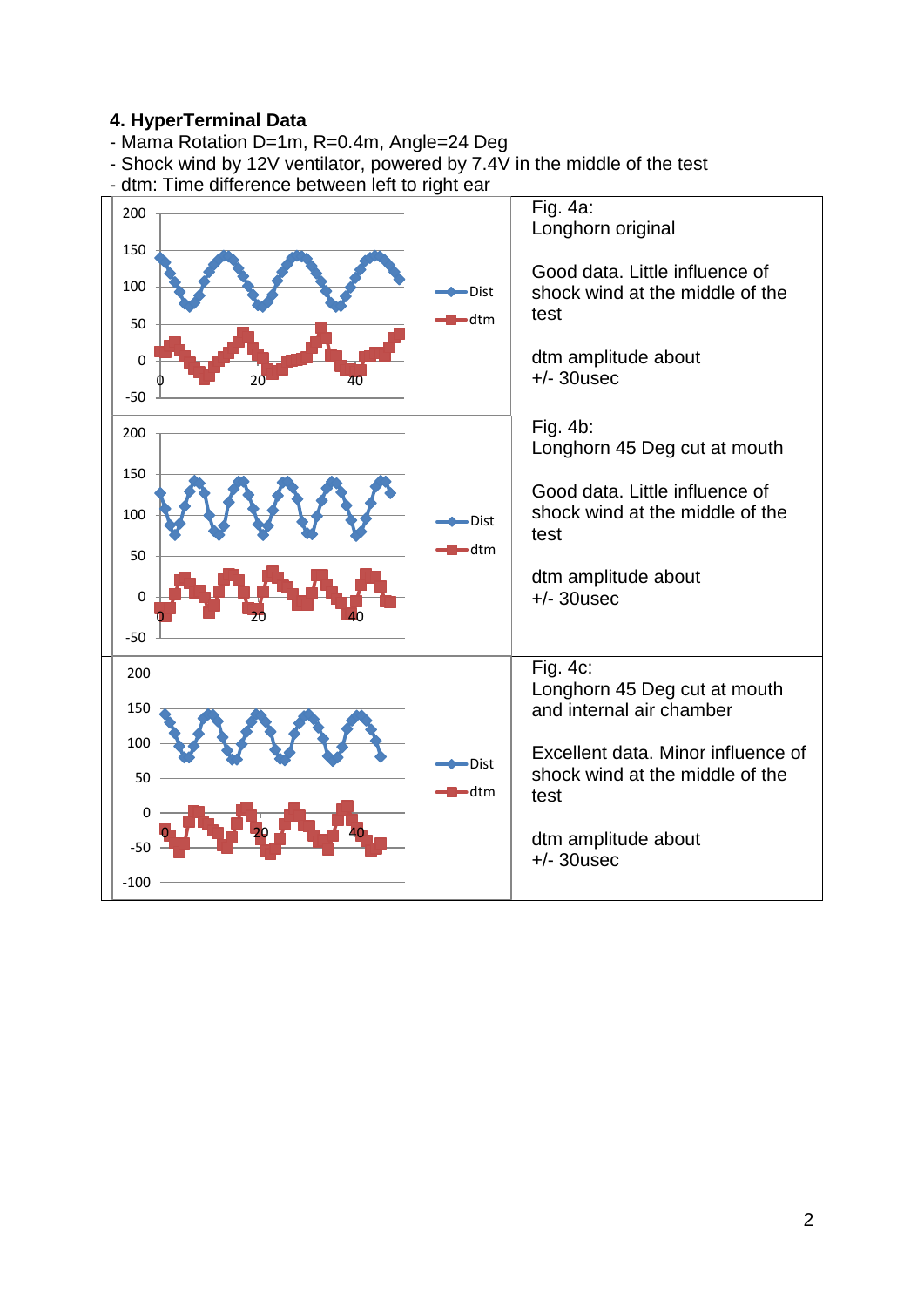

## **5. Additional tests with reduced Ear distance:**

## **Discussion 1**

The ear distance might be reduced down to about 30 mm if required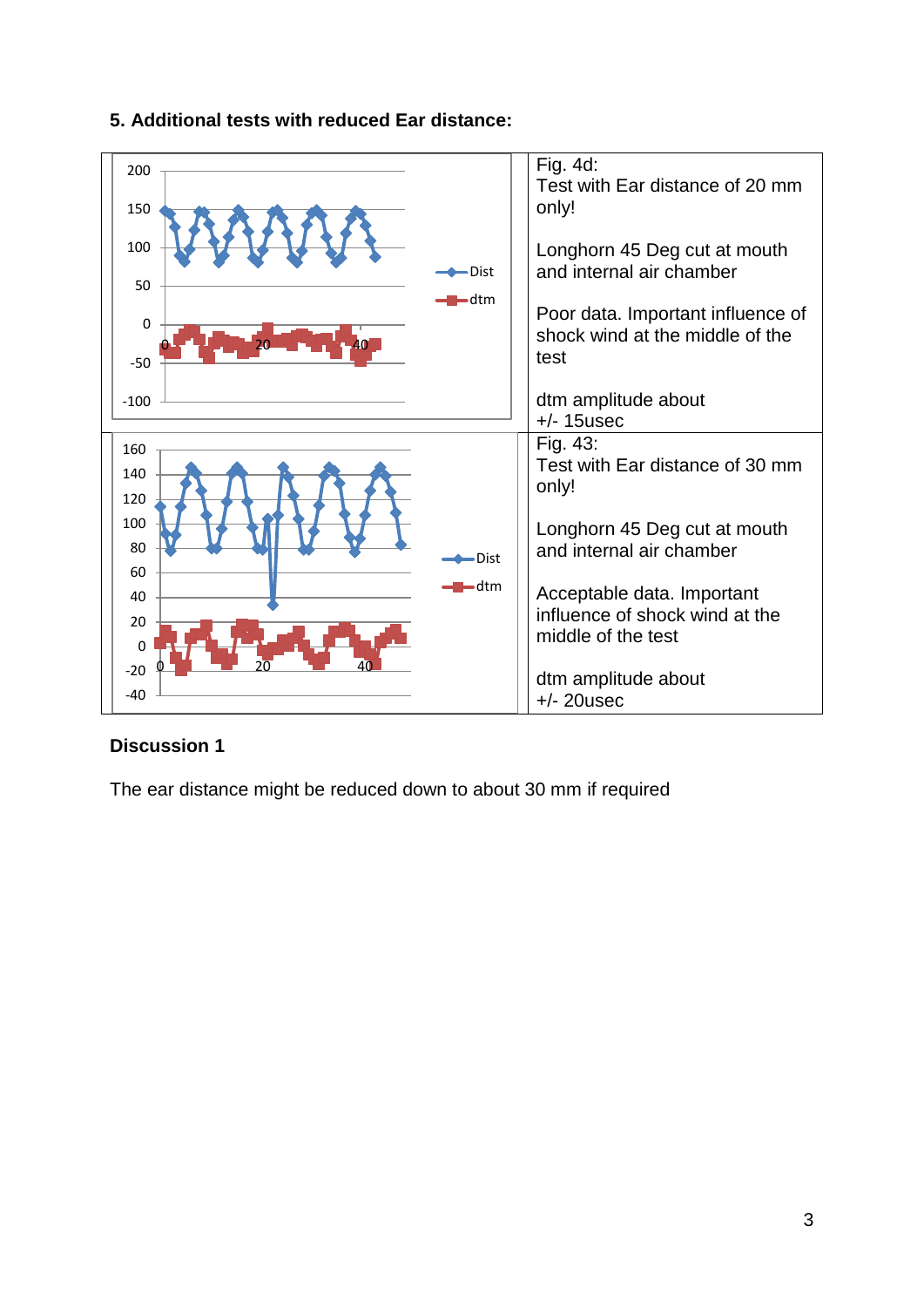## **6. Test with small Longhorn, ear distance 30mm only**



#### **Discussion 2**

-100

The direction result of the small longhorn with 30mm ear distance is adequate for an application in a small Baby Duck head!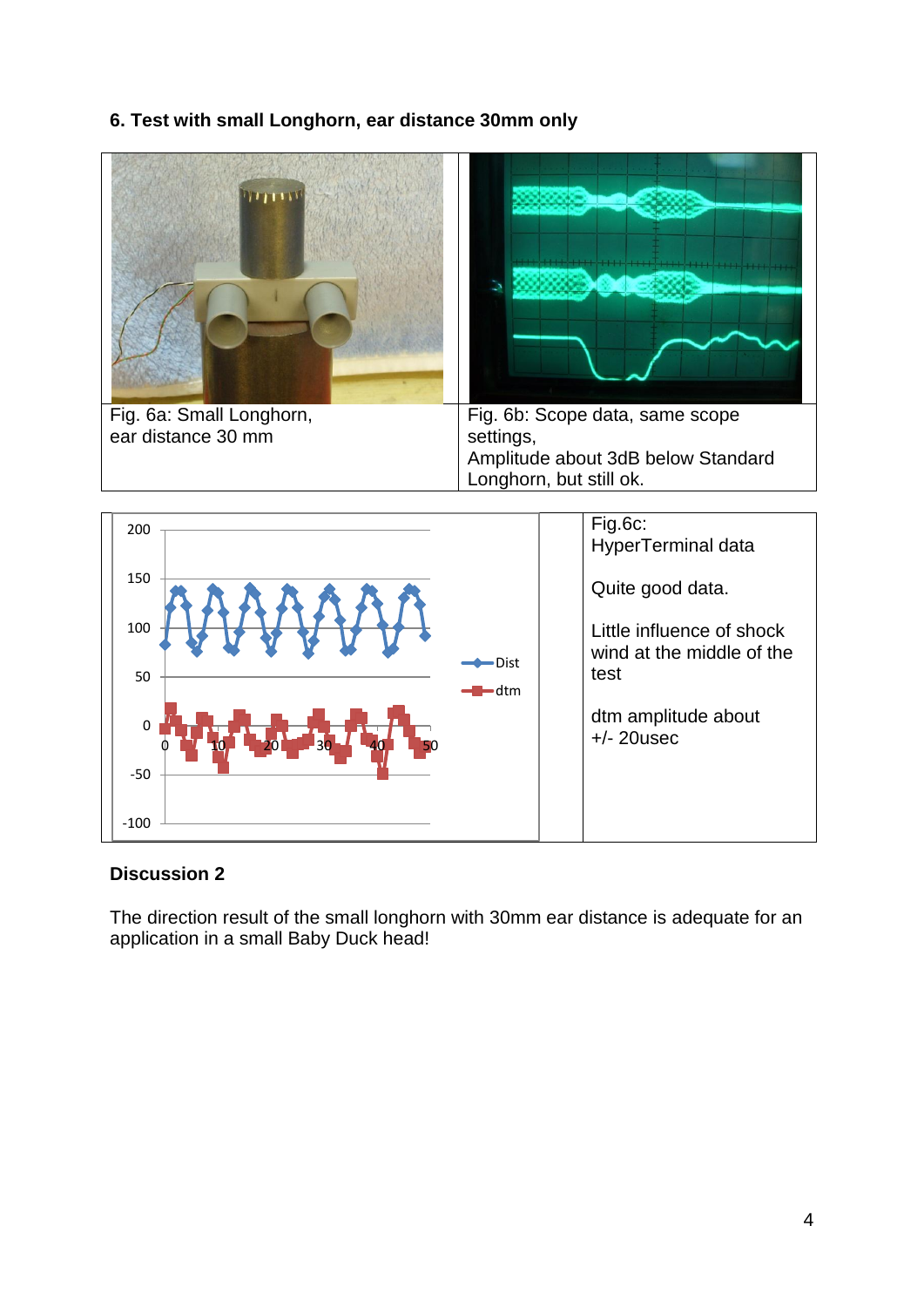## **7. Test with small Longhorn with thin mesh, ear distance 30mm**





#### **Discussion 3**

A thin plastic mesh in front of the exponential horn does not decrease the performance.